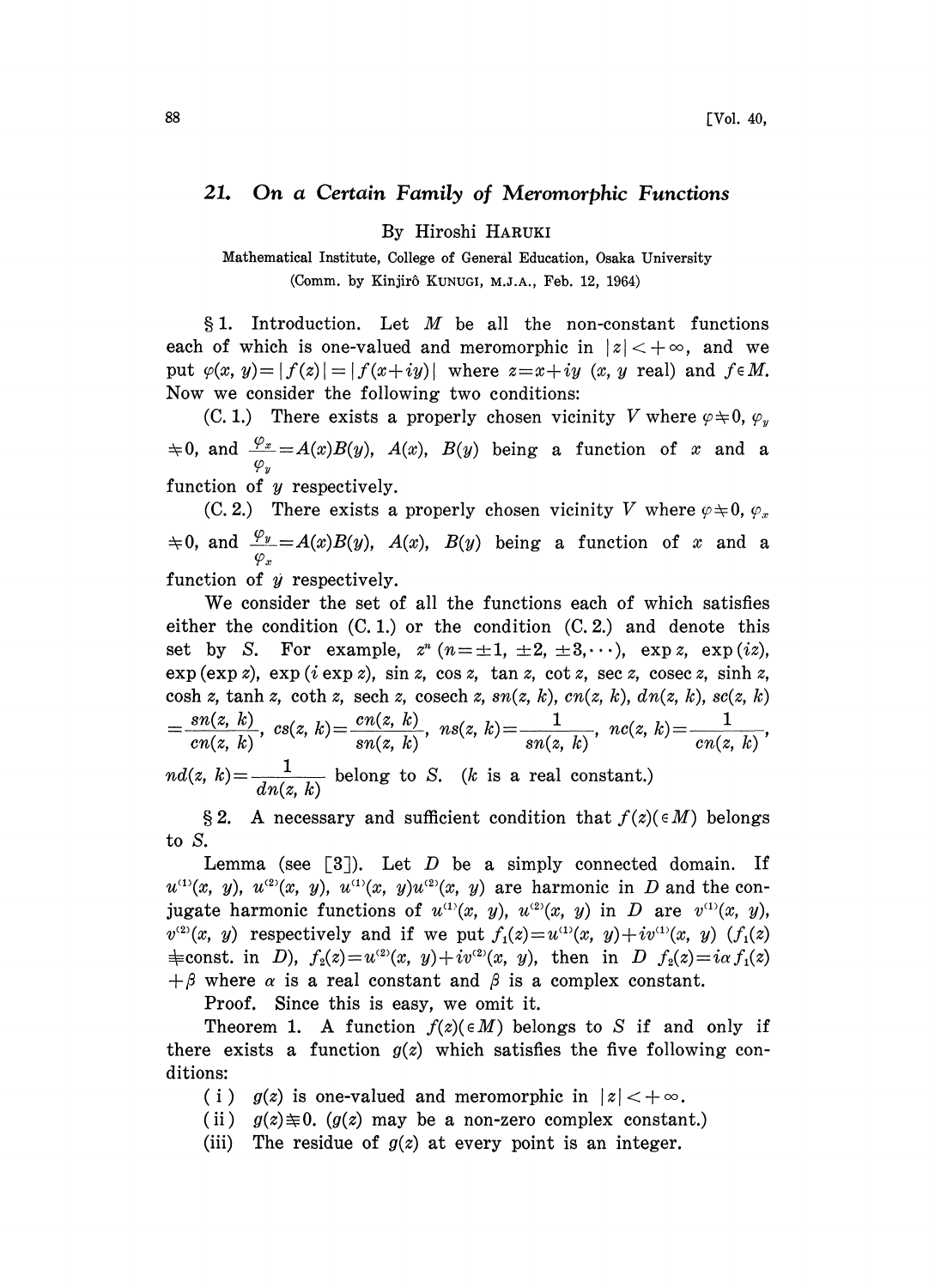(iv)  $g(z)$  satisfies the differential equation  $g^{2}(z)=ag^{4}(z)+bg^{2}(z)$ +c where  $a, b, c$  are real constants.

(v)  $f(z)=C \exp \left(\int g(z)dz\right)$  where C is a non-zero complex constant.

Proof. Necessity. We may assume that  $f(z)$  satisfies the condition (C. 1.). Putting  $f(z)=u+iv$  where u, v are real, we have in  $V \frac{\varphi_x}{\varphi_y} = \frac{uu_x + vv_x}{uu_y + vv_y} = \frac{uu_x + vv_x}{-uv_x + vu_x}$ . Putting  $g(z) = \frac{f'(z)}{f(z)}$ , we have in V  $uu_y + vv_y -uv_x +vu_x$  f(z)  $g(z) = \frac{uu_x + vv_x}{u^2+v^2} + i \frac{uv_x - vu_x}{u^2+v^2}.$  Putting  $p = \frac{uu_x + vv_x}{u^2+v^2}, q = \frac{uv_x - vu_x}{u^2+v^2},$  we have in V

$$
\frac{\varphi_x}{\varphi_y} = -\frac{p}{q}.
$$

Since  $\frac{\varphi_x}{\varphi_y}=A(x)B(y)$  in V, we have in V

$$
(2) \qquad \qquad \frac{\varphi_x}{\varphi_y} \frac{\partial^2}{\partial y \partial x} \Big( \frac{\varphi_x}{\varphi_y} \Big) = \frac{\partial}{\partial x} \Big( \frac{\varphi_x}{\varphi_y} \Big) \frac{\partial}{\partial y} \Big( \frac{\varphi_x}{\varphi_y} \Big).
$$

By  $(1)$ ,  $(2)$  we have in V

$$
(3) \t pq(p p_{xx} + q q_{xx}) = p_x q_x (p^2 + q^2).
$$

Since  $g(z) \neq 0$  in V, there exists a subvicinity  $V_1 \subseteq V$ ) where  $g(z) \pm 0$ . Hence, by (3) we have in  $V_1$ 

(4) 
$$
pq\frac{pp_{xx} + qq_{xx}}{p^2 + q^2} = p_x q_x.
$$

We may assume that  $g(z)$  is not a complex constant. Sin<br>= $Im\left(\frac{1}{2}g^2\right)=Re\left(\frac{1}{2i}g^2\right)\left(\frac{1}{2i}g^2\right)=\frac{1}{2i}$  ( $\frac{1}{2i}g^2\right)=\frac{p_2}{2i}$  and  $V_1$ ),  $\frac{p p_{xx}+q q_{xx}}{p^2+q^2}=Re$ We may assume that  $g(z)$  is not a complex constant. Since  $pq$ and  $p_x q_x = Im\left(\frac{1}{2}g'^2\right)$ ,  $pq$ ,  $\frac{p p_{xx} + qq_{xx}}{x^2 + x^2}$  and  $p_x q_x$  are harmonic in  $V_1$ . By the above Lemma we have in  $V_1$ (5)  $\frac{g''}{a} = i \alpha \left( \frac{1}{2} g^2 \right) + \beta = \frac{1}{2} \alpha g^2 + \beta,$ 

where  $\alpha$  is a real constant and  $\beta$  is a complex constant. By  $(5)$  we have in  $V$ .

$$
pq \frac{pp_{xx} + qq_{xx}}{p^2 + q^2} = Im\left(\frac{1}{2}g^2\right)Re\left(\frac{g^{\prime\prime}}{g}\right) = Im\left(\frac{1}{2}g^2\right)Re\left(\frac{1}{2}\alpha g^2 + \beta\right) = Im\left\{\frac{1}{8}\alpha g^4\right\}
$$
  
+ 
$$
\frac{1}{2}Re(\beta)g^2\Bigg\}.
$$
 Hence we have in  $V_1$   
(6) 
$$
pq \frac{pp_{xx} + qq_{xx}}{p^2 + q^2} = Im\left\{\frac{1}{8}\alpha g^4 + \frac{1}{2}Re(\beta)g^2\right\}.
$$

By (4), (6) we have in  $V_1$  $\frac{1}{2}g'^2 = \frac{1}{8}ag^4 + \frac{1}{2}Re(\beta)g^2 + \frac{1}{2}c$  where c is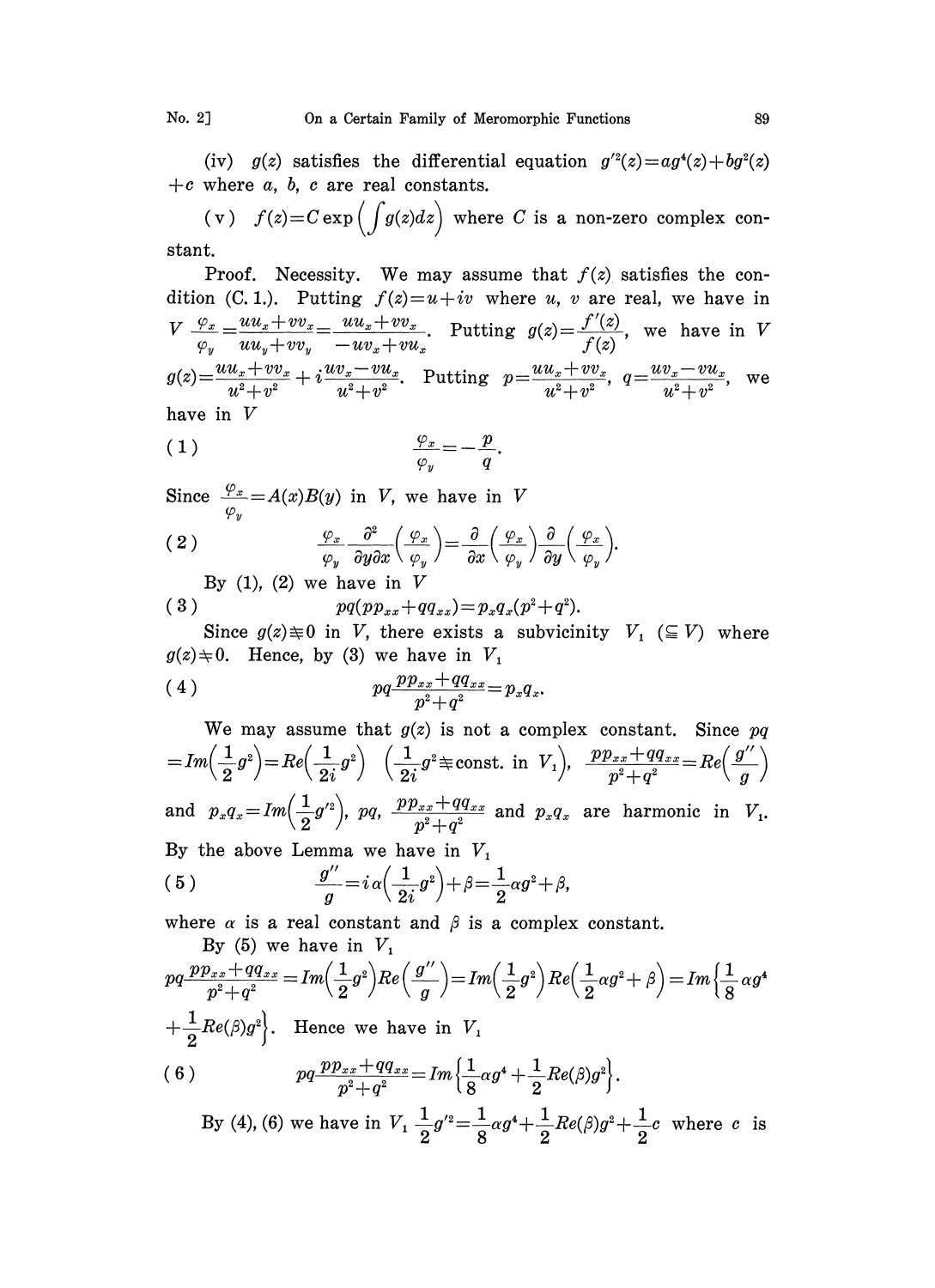90 **H. HARUKI FVol. 40** 

a real constant. Putting  $a=\frac{1}{4}\alpha$ ,  $b=Re(\beta)$ , we have in  $V_1$   $g'^2=ag$  $+bg^{2}+c$  where a, b, c are real constants.

On the other hand (i), (ii), (iii), (v) are clearly satisfied.

Sufficiency. By (ii) there exists a properly chosen vicinity  $V$ where  $g(z) \neq 0$ . We have in V  $pq\frac{pp_{xx} + qq_{xx}}{p^2+q^2} - p_xq_x = Im\left(\frac{1}{2}g^2\right)Re\left(\frac{g''}{g}\right)$ 

 $-Im\left(\frac{1}{2}g'^2\right)$ . We may assume that  $g(z)$  is not a complex constant. Since we have  $g'^2 = ag^4 + bg^2 + c$ , by differentiation (g  $\neq$  const.) we have

 $g''=2ag^3+bg$ . Putting  $g=p+iq$  where p, q are real, we have in V

$$
pq \frac{pp_{xx} + qq_{xx}}{p^2 + q^2} - p_x q_x = Im\left(\frac{1}{2}g^2\right)Re\left(\frac{g''}{g}\right) - Im\left(\frac{1}{2}g'^2\right)
$$
  
=  $Im\left(\frac{1}{2}g^2\right)Re\left(\frac{2ag^3 + bg}{g}\right) - Im\left(\frac{1}{2}ag^4 + \frac{1}{2}bg^2 + \frac{1}{2}c\right)$   
=  $Im\left(\frac{1}{2}g^2\right)Re(2ag^2) + Im\left(\frac{1}{2}bg^2\right) - Im\left(\frac{1}{2}ag^4 + \frac{1}{2}bg^2\right)$   
=  $Im\left(\frac{1}{2}ag^4\right) - Im\left(\frac{1}{2}ag^4\right) = 0$ . Hence we have  $f(z) \in S$ .

3. Determination of the family S.

Theorem 2. The functions which belong to  $S$  are the following and only these:

(i) 
$$
f(z) = C \left( \frac{\mu + \lambda sn^2 \left( \frac{1}{2} \left( \frac{\mu}{n} z + A \right), \frac{\lambda}{\mu} \right)}{\mu - \lambda sn^2 \left( \frac{1}{2} \left( \frac{\mu}{n} z + A \right), \frac{\lambda}{\mu} \right)} \right)^n
$$
  $(n = \pm 1, \pm 2, \pm 3, \cdots),$ 

where  $C \neq 0$ , A are arbitrary complex constants and  $\lambda^2$ ,  $\mu^2$  are the two roots of the quadratic equation  $at^2+bt+c=0$  with real coefficients  $a \ (\pm 0)$ ,  $b$ ,  $c \ (\pm 0)$ .

(ii)  $f(z) = C \exp (A \sin \alpha z + B \cos \alpha z)$ , or  $f(z)=C \exp (A \sinh \alpha z+B \cosh \alpha z)$ , or  $f(z) \equiv C \exp(A_1 z^2 + A_2 z + A_3),$ 

where  $C(\pm 0)$ , A, B  $(|A|+|B|>0)$ , A<sub>2</sub>, A<sub>3</sub> are arbitrary complex constants and  $\alpha$  ( $\neq$ 0) is an arbitrary real constant and  $A_1$  ( $|A_1|$  +  $|A_2|$ )  $>0$ ) is a real or purely imaginary constant.

(iii)  $f(z) = C \tan^n (\alpha z + A)$   $(n = \pm 1, \pm 2, \pm 3, \cdots)$ or  $f(z) = C \tanh^{n} (\alpha z + A)$   $(n = \pm 1, \pm 2, \pm 3, \cdots)$ or  $f(z) = (Cz+A)^n$   $(n=\pm 1, \pm 2, \pm 3, \cdots)$ 

where  $C(\pm 0)$ , A are arbitrary complex constants and  $\alpha (\pm 0)$  is a real constant.

Proof.

(1)  $q'^2 = aq^4 + bq^2 + c$ where  $a, b, c$  are real constants.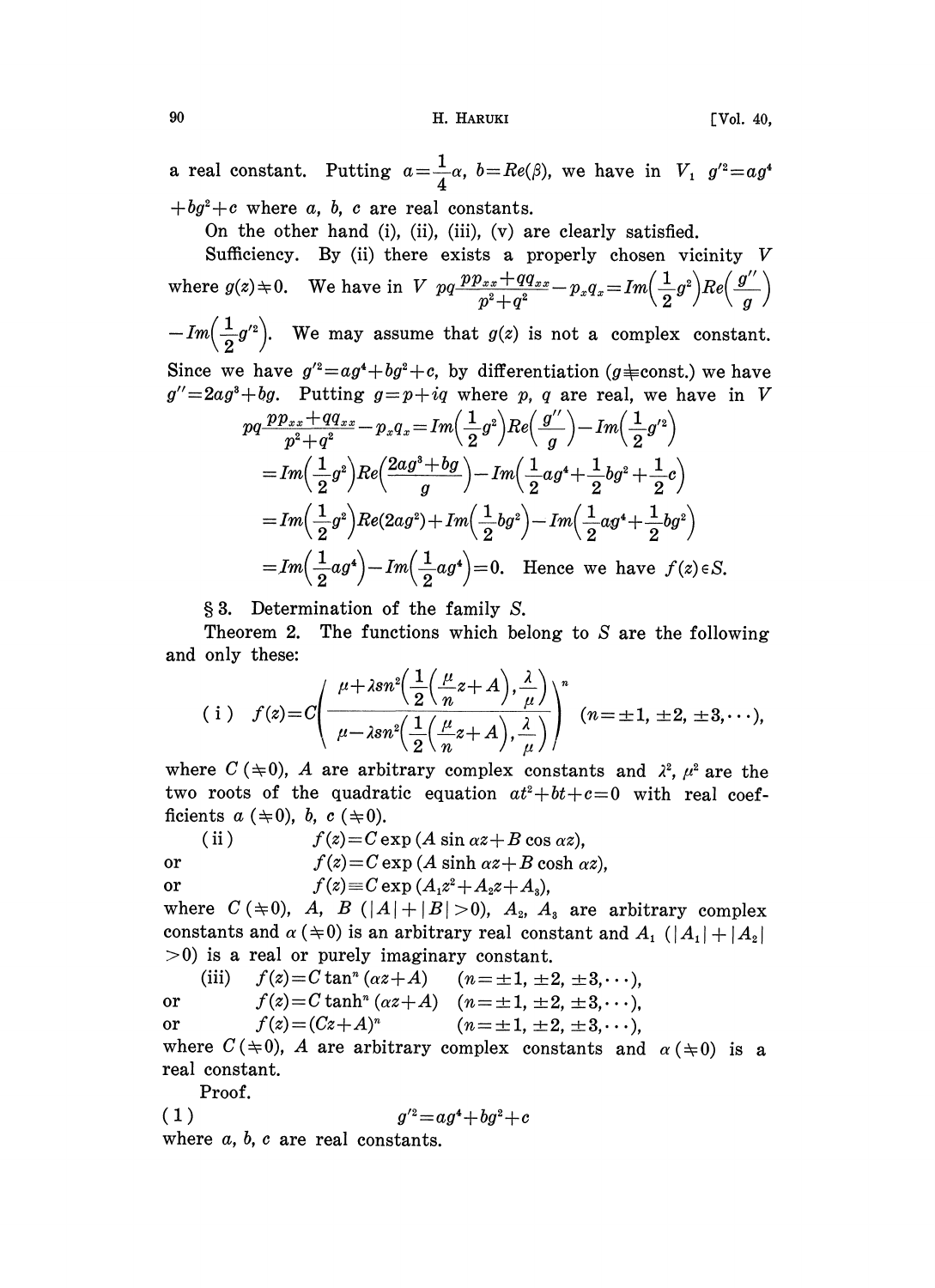(i)  $a \neq 0$ ,  $c \neq 0$ . Then we have  $g'^2 = a(\lambda^2 - g^2)(\mu^2 - g^2)$ , where  $\lambda^2$  ( $\neq$ 0),  $\mu^2$  ( $\neq$ 0) are the two roots of the quadratic equation  $at^2+bt$  $+c=0$ . We may assume that  $g(z) \equiv \text{const.}$ 

 $\lambda$   $\lambda$ Putting  $h(z) = \frac{1}{\lambda} g\left(\frac{z}{\sqrt{a}\mu}\right)$ , we have  $h'^2 = (1-h^2)(1-k^2h^2)$  where k  $=\frac{\lambda^2}{n^2}$ . Hence we have  $h(z)=\pm sn(z+A, k)(h(z) \pm const.)$  where A is a complex constant. Hence we have ( 2 )  $g(z) = \pm \lambda sn(\sqrt{a} \mu z + A, k).$ 

Since  $sn(z, k)$   $(k \pm 0)$  has a (simple) pole with residue  $\frac{1}{k}$  at  $z = iK'$ ,  $\frac{1}{k}$  at  $z=iK'$ ,<br>  $\frac{-A}{\pi \mu}$ . Hence,<br>  $n \ (\div 0)$  is an  $g(z)$  has a (simple) pole with residue  $\pm \frac{1}{\sqrt{a}}$  at  $z = \frac{iK'-A}{\sqrt{a}\mu}$ . Hence, <br>by the property (iii) of  $g(z)$  we have  $\pm \frac{1}{\sqrt{a}} = n$  where  $n \, (\pm 0)$  is an integer. Hence we have  $a=\frac{1}{n^2}$ . Hence, by (2) we have  $g(z)$  $= \lambda sn \left(\frac{\mu}{n}z+A, k\right)$  where A is an arbitrary complex constant and  $n(\pm 0)$  is an arbitrary integer.

Since 
$$
\int sn(z,k)dz = \frac{1}{k} \log \frac{1+ksn^2(\frac{1}{2}z, k)}{1-ksn^2(\frac{1}{2}z, k)} \quad (k \neq 0), \text{ we have}
$$

$$
f(z) = C \left( \frac{\mu+\lambda sn^2(\frac{1}{2}(\frac{\mu}{n}z+A), \frac{\lambda}{\mu}))}{\mu-\lambda sn^2(\frac{1}{2}(\frac{\mu}{n}z+A), \frac{\lambda}{\mu})} \right)^n
$$

(ii)  $a=0$ . Then we have the solutions (ii).

(iii)  $c=0$ . Then we have the solutions (iii).

Corollary. The entire functions which belong to S are the following and only these:

 $f(z) = C(\cosh (\alpha z + A))^n$  (n=1, 2, 3,...),  $(i)$ where  $C (\pm 0)$ , A are arbitrary complex constants and  $\alpha (\pm 0)$  is an arbitrary real constant.

(ii)  $f(z) = C \exp (A \sin \alpha z + B \cos \alpha z),$ or  $f(z) = C \exp (A \sinh \alpha z + B \cosh \alpha z)$ , or  $f(z) = C \exp (A_1 z^2 + A_2 z + A_3),$ 

where  $C (\pm 0)$ , A, B  $(|A|+|B|>0)$ , A<sub>2</sub>, A<sub>3</sub> are arbitrary complex constants and  $\alpha$  ( $\neq$ 0) is a real constant and  $A_1$  ( $|A_1| + |A_2| > 0$ ) is a real or purely imaginary constant.

(iii)  $f(z)=(Cz+A)^n$   $(n=1, 2, 3, \cdots),$ where  $C(\pm 0)$ , A are arbitrary complex constants.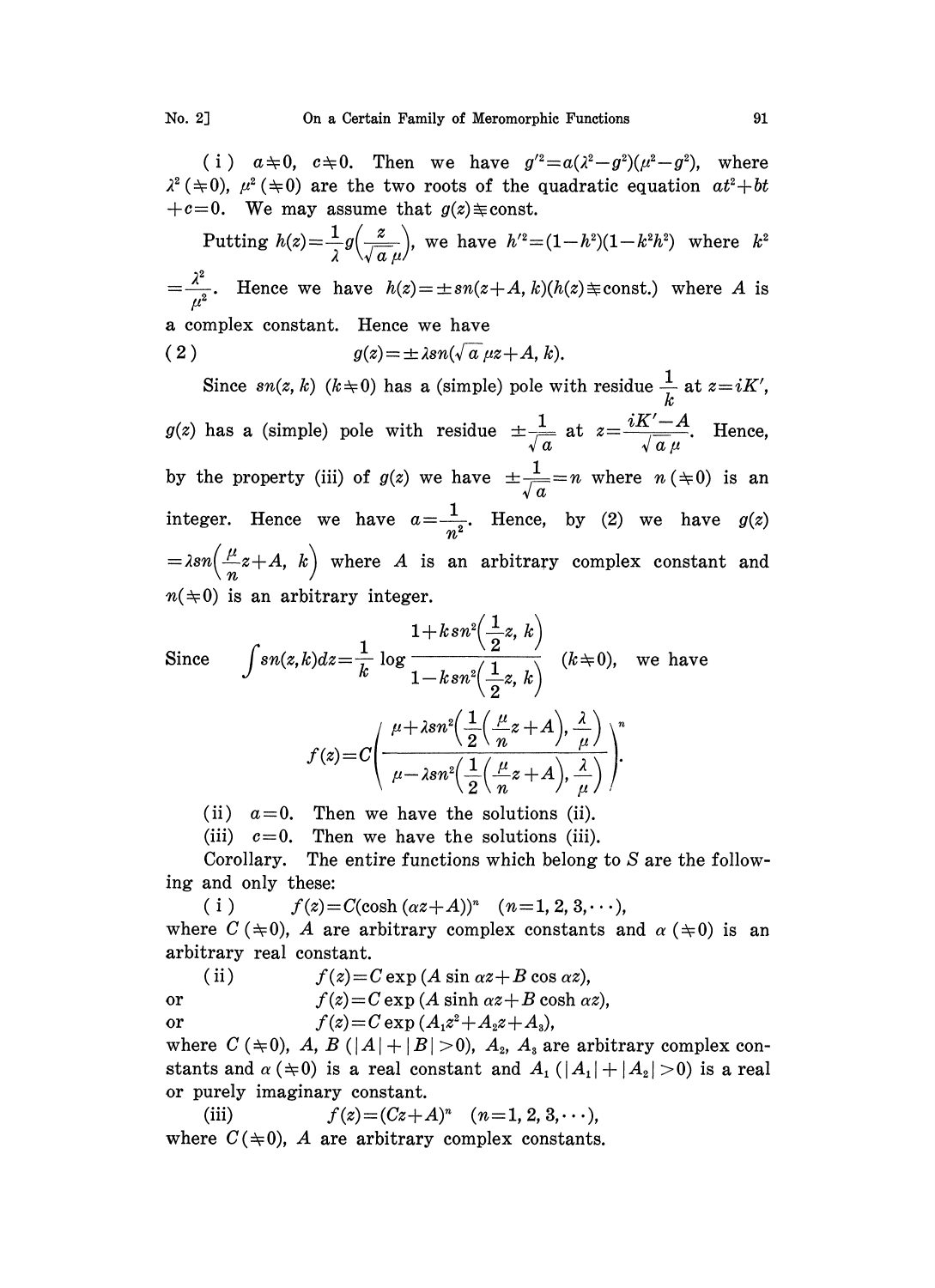Proof. Since this is easy, we omit it.

4. Some applications to the functional equations.

Theorem 3. Let us assume that  $f(z)$  is an entire function of z and satisfies the following functional equation:

(1)  $|f(x+iy)|^2 = |f(x)|^2 + |f(iy)|^2$ ,<br>where x, y are real, then such functions as j where x, y are real, then such functions as  $f(z)$  are  $Cz$ ,  $C \sin \alpha z$ , C sinh  $\alpha z$  where C is an arbitrary complex constant and  $\alpha$  is an arbitrary real constant. The solutions are only these.

Proof. By (1) we have  $f(z) \in S$ . Since  $f(z)$  is an entire function of z, by Corollary of Theorem 2 the assertion is proved.

Corollary. Let us assume that  $f(z)$  is an entire function of z which is real on the real axis and satisfies the following functional equation:

(1) 
$$
f(x+y)f(x-y)=f^{2}(x)-f^{2}(y),
$$

then such functions as  $f(z)$  are Cz, C sin  $\alpha z$ , C sinh  $\alpha z$  where C,  $\alpha$ are arbitrary real constants. The solutions are only these.

Proof. If s,  $t$  are real, by  $(1)$  we have

$$
|f(s+it)|^2 = f(s+it)\overline{f(s+it)} = f(s+it)f(s-it)
$$
  
=  $f^2(s) - f^2(it) = |f(s)|^2 + |f(it)|^2$ .

Theorem 4. Let us assume that a function  $f(z) \in M$  satisfies the following functional equation (see  $[1]$ ) (k is a real constant):

(1) 
$$
|f(x+iy)|^2 = \frac{|f(x)|^2 + |f(iy)|^2}{1 + k^2 |f(x)|^2 |f(iy)|^2} (x, y \text{ real}).
$$

(i) If  $f(0)=0$ ,  $f'(0)=1$ ,  $f''(0)=0$ ,  $f'''(0)=-\frac{(1+k^2)}{k}$ ,  $f^{(4)}(0)=0$ and  $f^{(5)}(0)=1+14k^2+k^4$ , then  $f(z)=sn(z, k)$ .

(ii) If 
$$
f(0)=0
$$
,  $f'(0)=1$ ,  $f''(0)=0$ ,  $f'''(0)=1+k^2$ ,  $f^{(4)}(0)=0$  and  $f^{(5)}(0)=1+14k^2+k^4$ , then  $f(z)=sc(z, k')\left( =\frac{sn(z, k')}{cn(z, k')} \right)(k^2+k'^2=1)$ .

Proof. The proof is similar to that of Theorem 3.

Corollary. Let us assume that a function  $f(z) \in M$  satisfies the following functional equation (k is a real constant) and  $f(z)$  is real on the real axis:

(1) 
$$
f(x+y)f(x-y) = \frac{f^{2}(x)-f^{2}(y)}{1-k^{2}f^{2}(x)f^{2}(y)} \quad (x, y \text{ complex}).
$$

(i) If  $f(0)=0$ ,  $f'(0)=1$ ,  $f''(0)=0$ ,  $f'''(0) = -(1+k^2)$ ,  $f^{(4)}(0)=0$ and  $f^{(5)}(0)=1+14k^2+k^4$ , then  $f(z)=sn(z, k)$ .

(ii) If  $f(0)=0$ ,  $f'(0)=1$ ,  $f''(0)=0$ ,  $f'''(0)=1+k^2$ ,  $f^{(4)}(0)=0$  and  $f^{(5)}(0)=1+14k^2+k^4$ , then  $f(z)=sc(z, k').$ 

Proof. The proof is similar to that of Corollary of Theorem 3.

In the similar manner, under the suitable conditions, we can systematically discuss the solutions of many functional equations from the standpoint of the family S.

Let us assume that  $u = \varphi(x, y)$  ( $\neq$ const.) is one-valued and